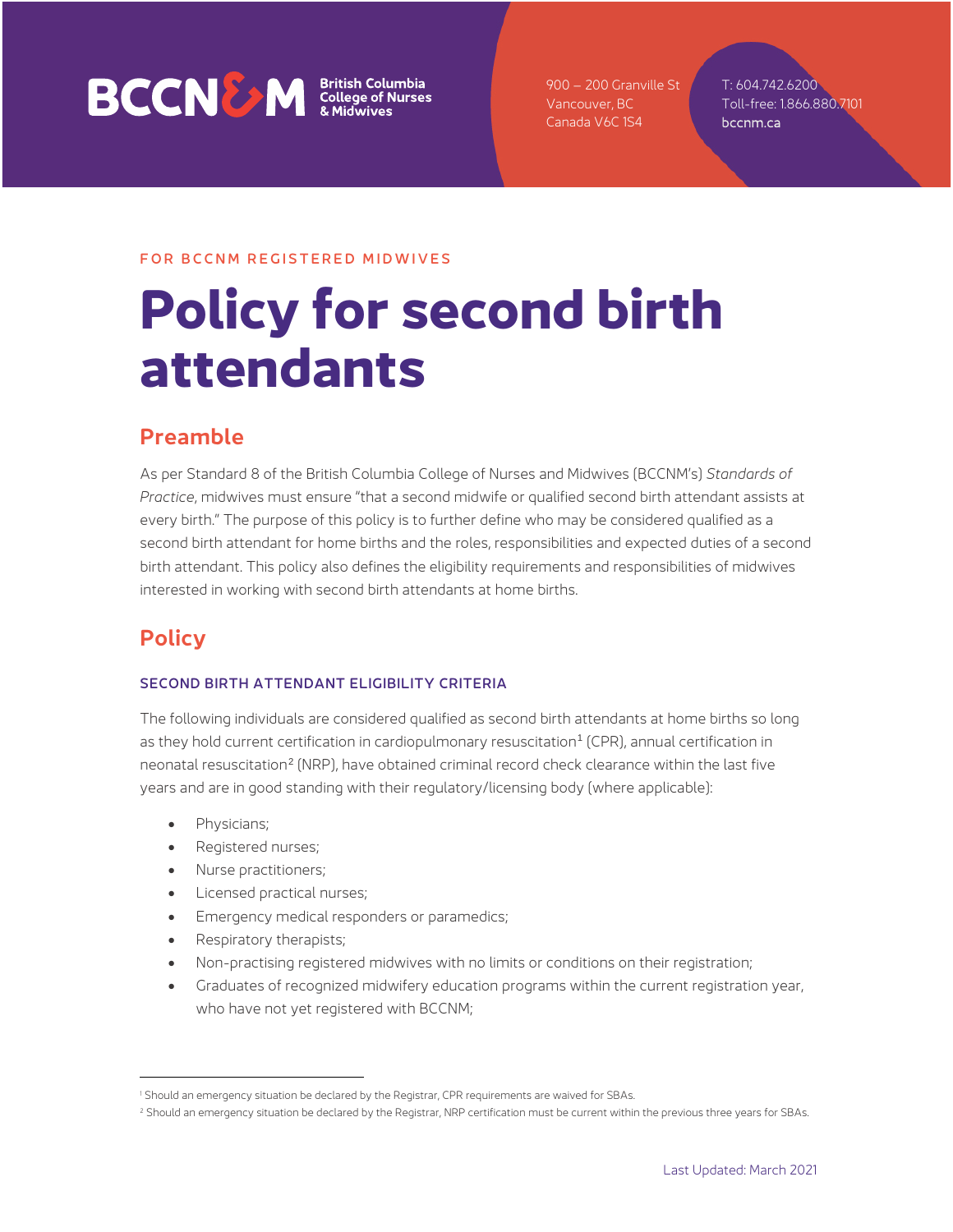- Senior midwifery students from recognized midwifery education programs; and/or
- Any other regulated or licensed health care providers within BC who provide NRP as a part of their professional role.

#### WORKING WITH A SECOND BIRTH ATTENDANT AT HOME BIRTHS

#### Principal Midwife's Eligibility

Only practising midwife or provisional midwife registrants, with no limits or conditions on their registration and who have been registered in BC or another regulated Canadian province or territory for a minimum of six months $^3$  $^3$ , may attend home births with a second birth attendant.

#### Principal Midwife's Responsibilities

It is the responsibility of the principal midwife attending a home birth with a second birth attendant to ensure that:

- 1. The second birth attendant has current certification CPR<sup>[4](#page-1-1)</sup> (at a level appropriate for health care providers) and annual certification in NRP<sup>[5](#page-1-2)</sup>.
- 2. The second birth attendant is in good standing with their regulatory/licensing body during the time that the midwife calls upon them to provide second attendant support at births.
- 3. The second birth attendant has obtained criminal record clearance in the five years prior to the time that the midwife calls upon them to provide second attendant support at births.
- 4. The second birth attendant is knowledgeable and competent in the following:
	- o assessment of vital signs (blood pressure, pulse, temperature, respirations);
	- o postpartum assessment of uterine tone and position, and blood loss;
	- o universal precautions and assisting with clean and sterile procedures;
	- o basic knowledge of labour and birth;
	- o basic knowledge of instruments, supplies and drugs used by midwives;
	- o appropriate record keeping;
	- o providing appropriate assistance in the management of neonatal and obstetric emergencies; and
	- o basic knowledge and understanding of midwifery model, scope and practice in B.C. and the midwife's practice protocols.
- 5. The second birth attendant is aware and oriented to their role, responsibilities and duties as outlined below.

<span id="page-1-0"></span><sup>3</sup> Restrictions apply: refer to the *Policy on New Registrant Requirements* for details*.*

<span id="page-1-2"></span><span id="page-1-1"></span><sup>4</sup> Should an emergency situation be declared by the Registrar, CPR requirements are waived for SBAs.

<sup>&</sup>lt;sup>5</sup> Should an emergency situation be declared by the Registrar, NRP certification must be current within the previous three years for SBAs.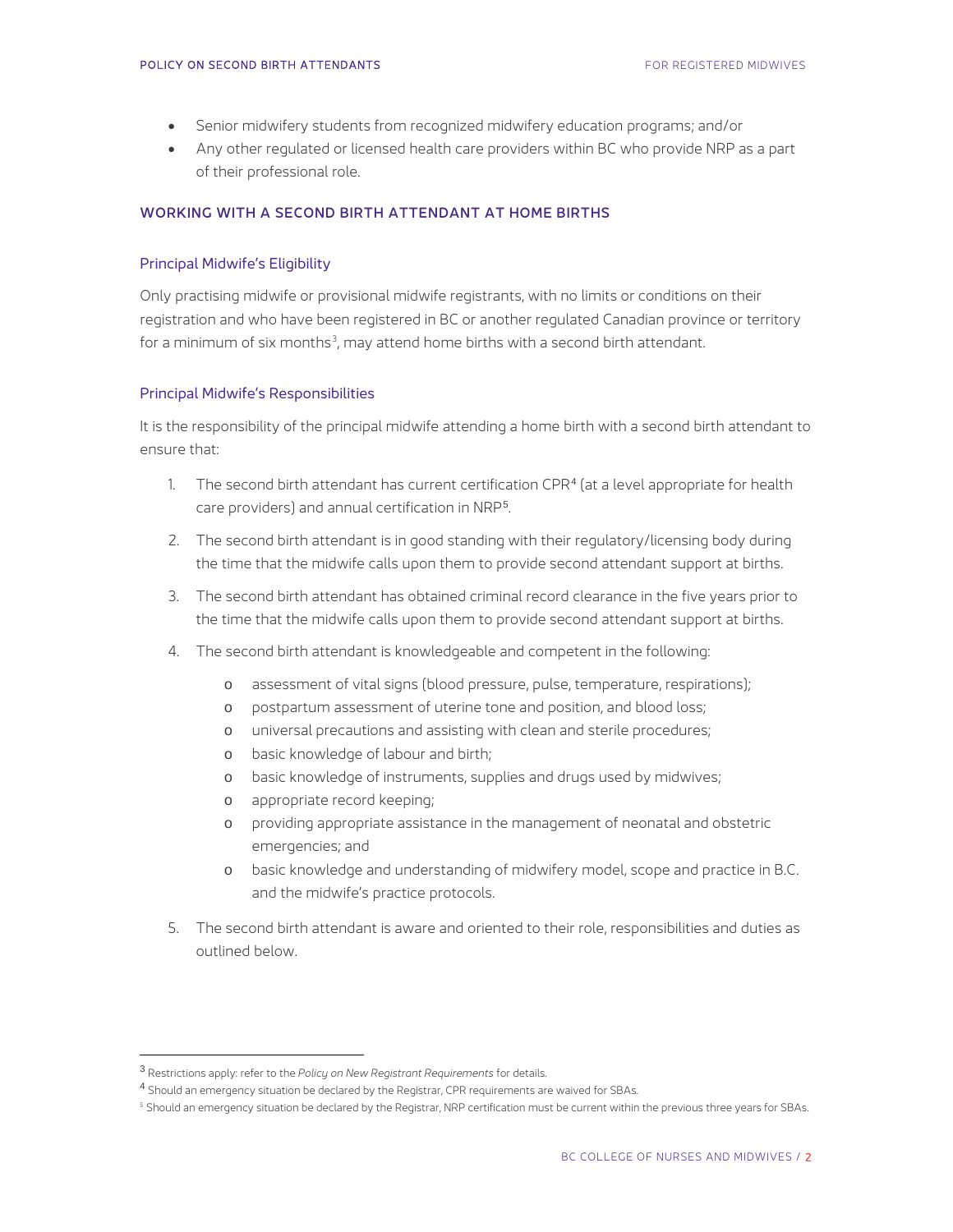#### Role and Responsibilities of a Second Birth Attendant

Restricted activities must not be delegated by a midwife to a second birth attendant who is not otherwise legally authorized under the *Health Professions Act* and their own profession's regulation to perform those activities. The midwife may only ask a second birth attendant to provide client care within the second birth attendant's scope of practice and must not ask the second birth attendant to take primary care responsibility for a client in active labour. All care provided by a second birth attendant must be carried out under the direct supervision of the midwife. The principal midwife must be present at the birth with a second birth attendant and is fully responsible for decisionmaking and any care that the second attendant provides*.*

The second birth attendant is expected to be present with the principal midwife for the second and third stage of labour and until both maternal and newborn clients are stable in the immediate postpartum. At the discretion of the principal midwife in attendance, a second birth attendant may be asked to be present prior to the second stage of labour.

A written agreement between the midwife and the second birth attendant outlining roles and responsibilities should be maintained by each midwife or group of midwives working with that second birth attendant. In particular, the second birth attendant's role in situations such as precipitous delivery, hemorrhage, infant resuscitation, meconium-stained amniotic fluid and shoulder dystocia should be clearly agreed upon ahead of time and routinely reviewed.

Midwives should be aware of how their professional liability insurance coverage may be impacted by working with second birth attendants.

### Duties of a Second Birth Attendant

#### During the late first stage or second stage of labour:

- Provide assistance to the midwife:
- Provide support to the client;
- Check layout of supplies to ensure accessibility of drugs and instruments;
- Auscultate, record and report the fetal heart rate to the midwife;
- Check, record and report maternal blood pressure and pulse to the midwife; and
- Document in the health care record at the direction of the midwife.

#### During birth:

- Provide assistance to the midwife;
- Ensure warmth and safety of the newborn;
- Check, record and report the condition of the newborn to the midwife; and
- Document in the medical record at the direction of the midwife.

#### Postpartum:

• Provide assistance to the midwife: